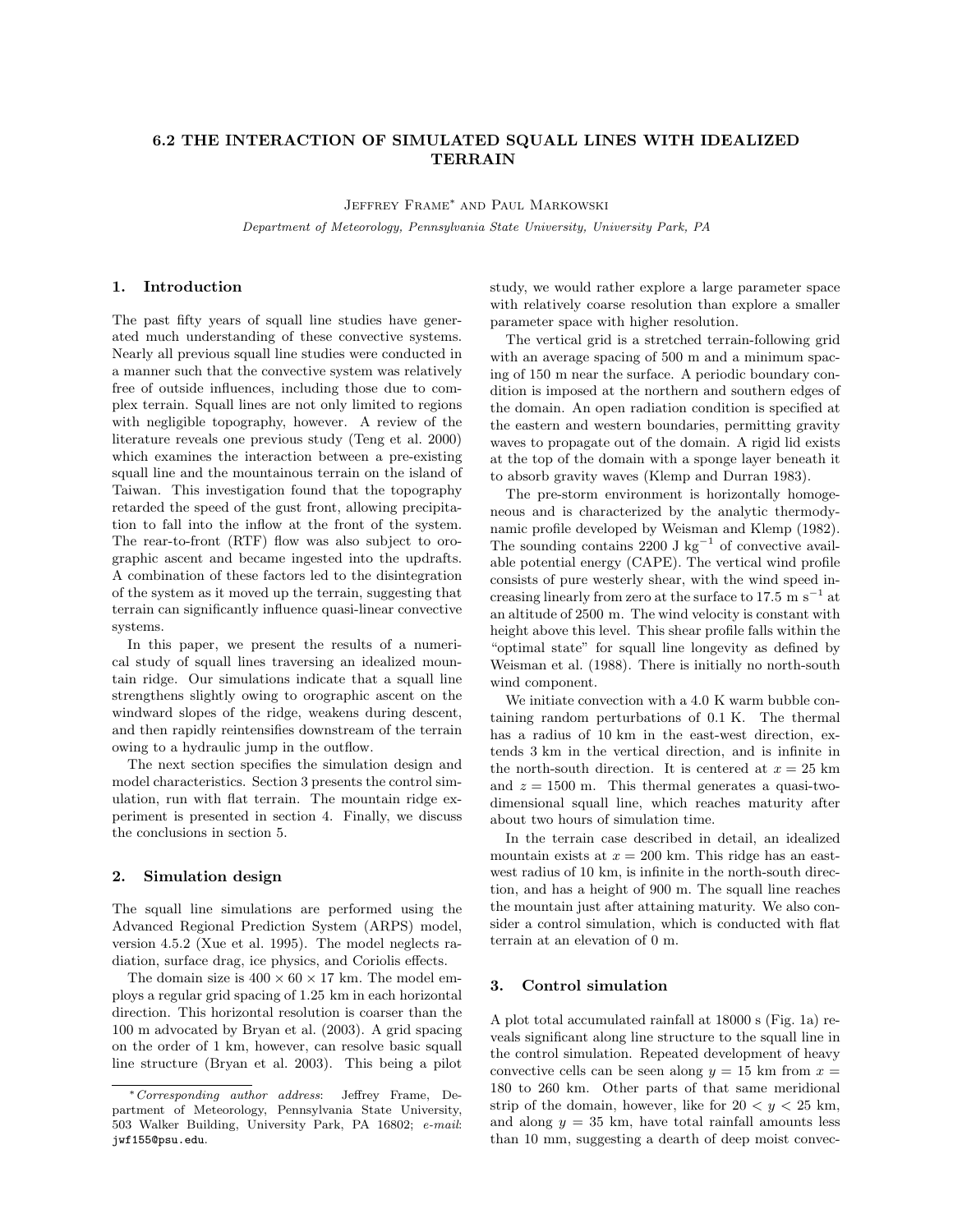

Fig. 1. Total accumulated rainfall (mm) at 18000 s for (a) the control simulation and (b) the mountain ridge simulation.

tion in those areas. Such along-line variability in three dimensional simulations of squall lines is common (e.g., Coniglio and Stensrud 2001).

Vertical cross sections taken along  $y = 15$  km depict a cell life cycle similar to that seen in the simulations of Fovell and Tan (1998) and Lin and Joyce (2001). At 9300 s (Fig. 2a), an intense cell is located over  $x = 185$  km, approximately 10 km behind the gust front and associated shallow updraft at  $x = 195$  km. An older, decaying cell is seen to the rear of the mature cell, at  $x = 177$  km. By 10500 s (Fig. 2b), the mature and decaying cells seen at 9300 s have merged, and a rather intense cell is now over  $x = 210$  km, which developed from the gust front updraft (GFU) during the previous 1200 s.

Although the convection is weaker along  $y = 35$  km, the cells still possess the same basic life cycle as those along  $y = 15$  km (Figs. 2c, d). At 11100 s (Fig. 2d; note the different  $x$ -axis), there are no updrafts stronger than 8 m s<sup>−</sup><sup>1</sup> , which corresponds well with the precipitation minimum near  $x = 240$  km,  $y = 35$  km (Fig. 1a).

## 4. Mountain ridge simulation

The accumulated rainfall in the simulation with the mountain ridge (Fig. 1b) is quite different from that in the control simulation, especially near and just downstream from the ridge. There exists a north-south stripe of rainfall maxima approximately over the ridge, at  $x =$ 200 km. Just downstream from this feature, at  $x =$ 220 km, is an even more distinct minimum in total rainfall, also running north-south across the entire domain. Given that the total rainfall from the two simulations is nearly identical west of  $x = 190$  km, and that the only difference between the two simulations is the presence of a topographical feature at  $x = 200$  km in one of the simulations, then the differences cited above between the two simulations must be due to the terrain. Another north-south oriented rainfall maximum may be found at  $x = 240$  km. Downstream of this feature, the line regains more along-line variability, and thus similarity with the control simulation, although the results in the eastern portion of the domain are far from identical. For example, the periodic development of intense cells along  $y = 15$  km in the control simulation disappears after the squall line traverses the ridge.

A vertical cross section from the terrain run taken along  $y = 15$  km at 10500 s (Fig. 3a) shows no evidence of a mature cell. A vigorous updraft is growing over the gust front at  $x = 217$  km, however. This figure bares little resemblance to one taken from the same time in the control simulation (Fig. 2b). The cold pool nose is quite steep at this time, more so than in the control simulation. Such a gust front orientation is more favorable for convective initiation there (e.g., Xue et al. 1997). The cold pool becomes abruptly shallow behind the gust front (near  $x = 210 \text{ km}$ ), and this structure is indicative of a hydraulic jump. The formation mechanisms for this are discussed below.

Looking at  $y = 35$  km, we see that the cell near the top of the gust front updraft (over  $x = 195$  km) is stronger and deeper at the same time than in the control run (Figs. 2c and 3b). The cell just behind this one, at  $x =$ 185 km is weaker in the terrain simulation, likely because the stronger cell in front of it has depleted its supply of potentially warm inflow from the front of the system. At this time, the gust front is located very near the summit of the ridge. It appears that additional ascent at the gust front, due to the orography, forced a stronger updraft to grow from the GFU. The stronger updrafts found here, which are aided by orographic ascent on the windward slopes of the terrain, explain the first rainfall maximum in Fig. 1b.

At 10500 s, the vertical motion field and the cold pool at  $y = 35$  km look remarkably similar to that seen at  $y = 15$  km (compare Figs. 3a and 3c). This is again supported by the total rainfall pattern, which shows little variability in the y-direction just after the system passes over the topography. Also notice the lack of any mature cell at either  $y = 15$  or 35 km, which is coincident with the rainfall minimum seen just east of the lee slopes of the ridge. By 11100 s, an intense cell has formed out of the GFU and is located over  $x = 225$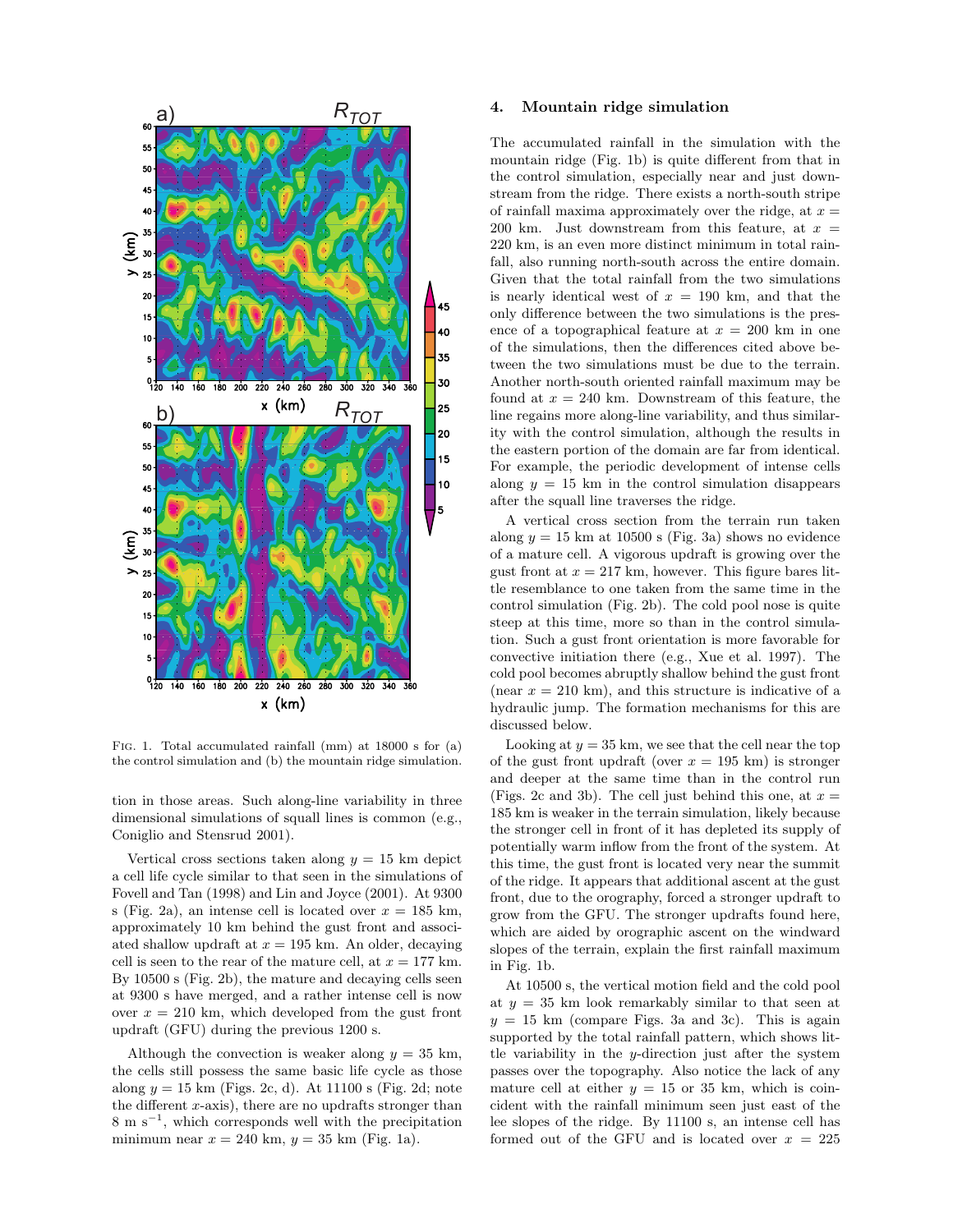



FIG. 2. Vertical cross section of vertical velocity,  $w$ , (m s<sup>-1</sup>, shaded) and potential temperature perturbation,  $\theta'$ , (K, contoured) for the control simulation at (a)  $y = 15$  km, 9300 s; (b)  $y = 15$  km, 10500 s; (c)  $y = 35$  km, 9600 s; and (d)  $y =$  $35 \text{ km}$ ,  $11100 \text{ s}$ . Note the different x-axis in (d).

FIG. 3. Vertical cross section of vertical velocity,  $w$ , (m s<sup>-1</sup>, shaded) and potential temperature perturbation,  $\theta'$ , (K, contoured) for the mountain ridge simulation at (a)  $y = 15$  km, 10500 s; (b)  $y = 35$  km, 9600 s; (c)  $y = 35$  km, 10500 s; and (d)  $y = 35$  km, 11100 s. Note the different x-axis in (d).